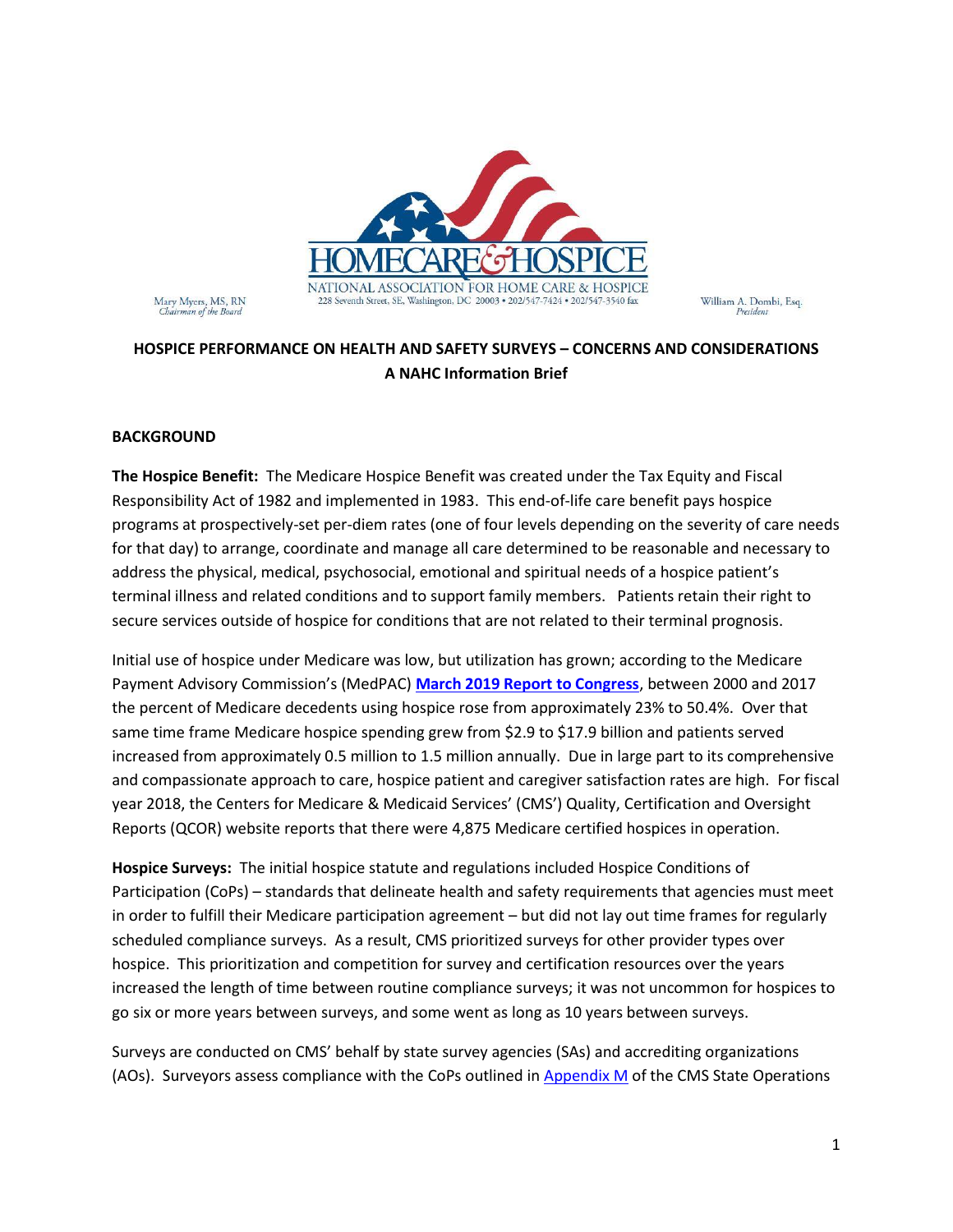Manual. These CoPs primarily cover requirements for patient care and organizational environment of the hospice. Surveyors do not assess compliance with payment requirements.

During 2014, hospice stakeholders worked with Members of Congress to mandate, as part of the Improving Medicare Post-Acute Care Transformation Act of 2014 (IMPACT Act (PL 113-185)), routine compliance surveys with a frequency of at least once every 36 months. The hospice industry supported this change -- so much so that it endorsed use of dedicated funding from within the hospice program to ensure that surveys would take place with dependable frequency. The routine cycle of triennial surveys began during 2015, with roughly 1/3 of all hospices being surveyed each year. As a result, most hospices nationwide are somewhere in the second cycle of routine triennial surveys at this time.

In 2008 CMS completed its most recent overhaul of the Hospice CoPs. Since that time, additional emergency preparedness requirements have been put into effect (beginning in November 2017). The CoPs are comprised of **Conditions**, which are broken down further into various **Standards**. During the survey process a hospice may be cited with various condition-level and/or standard level deficiencies. "'Condition-level" deficiencies are the most serious type of deficiency cited, indicating a provider or supplier is not in compliance with an entire Condition. A "standard level" deficiency means that the provider may be out of compliance with one aspect of the regulations but is considered less serious than a condition-level finding."<sup>i</sup> Hospices that are found to be deficient with one or more conditions or standards must initiate corrective action sufficient to satisfy the survey entity in order to continue in operation. Providers have 90 days to come into full compliance for a condition-level deficiency or risk termination of their Medicare certification. If the condition-level deficiency carries an Immediate Jeopardy  $\text{(I)}$ <sup>ii</sup> finding, the provider has 23 days to come into full compliance. Condition-level deficiencies also typically require a revisit from surveyors to ensure the provider is in full compliance whereas standard-level deficiencies do not require a revisit -- a "desk review" of a provider's plan of correction is typically done by the survey entity for standard level deficiencies.

The number of providers terminated due to condition-level deficiencies is scant. A review of data available to the public indicates there were five or fewer involuntary provider terminations nationally for the current fiscal year and last fiscal year. It is expected that a provider with condition-level deficiencies not able to come into full compliance within 90 days would fall into this involuntary termination category.

If a hospice provider disagrees with a deficiency there is no informal dispute resolution (IDR) process as there is for other providers. Survey entities may allow providers to address disputes, but CMS does not have a process for this, leaving hospice providers without recourse if a surveyor makes a mistake, which has been known to occur. Surveyors frequently survey various other provider types in addition to hospices (i.e. home health agencies, nursing facilities, hospitals, etc.). There have been instances where surveyors incorrectly apply a non-hospice requirement to hospices or apply an incorrect interpretation of hospice requirements. When this occurs, CMS' Central Office has acknowledged it by providing the correct interpretation of the requirement to the Regional Office and/or survey entity, but those hospices cited in the past with the incorrect deficiency do not have an opportunity for their survey record to be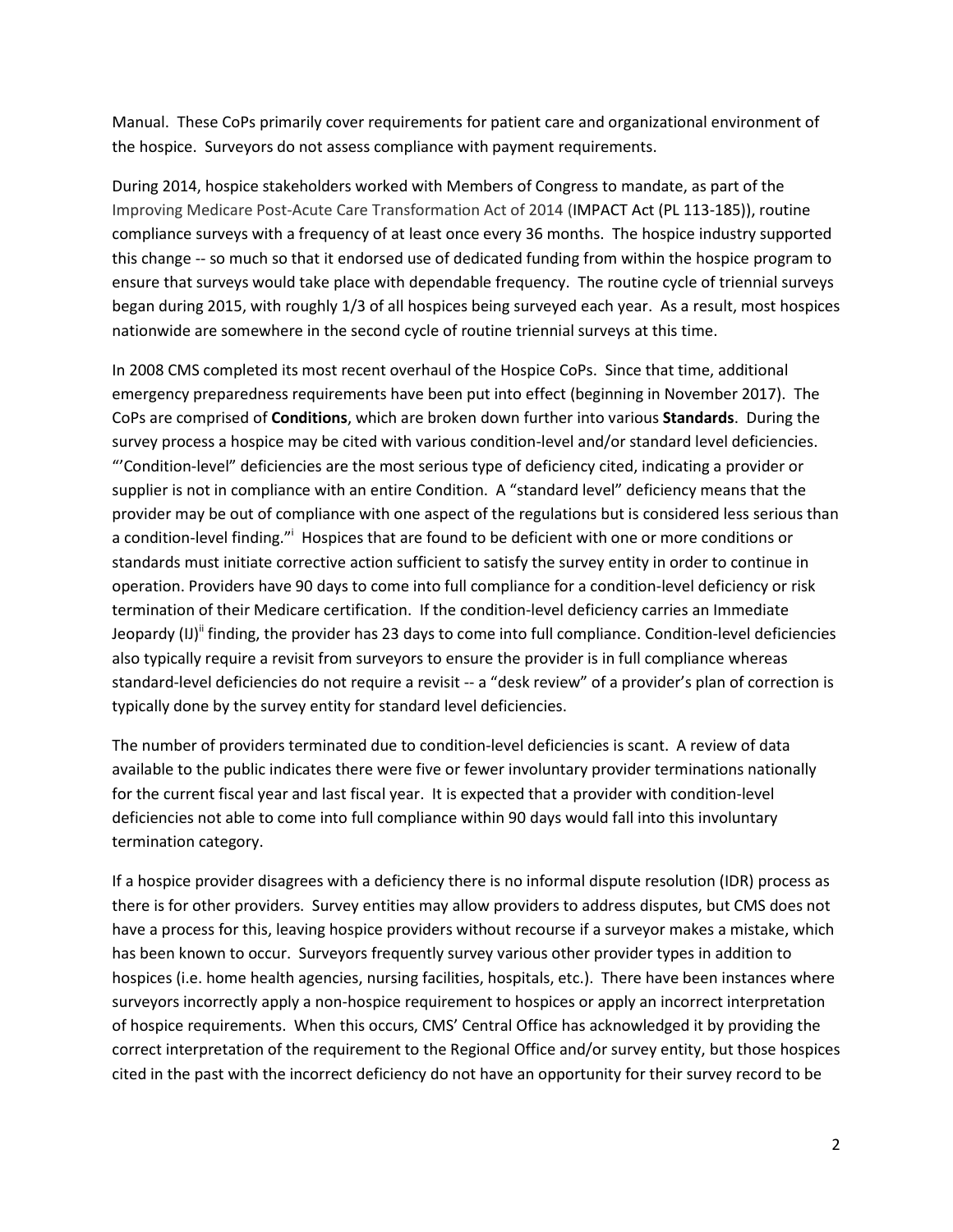corrected and no public clarification – which could benefit other surveyors and hospice providers – of policy is issued.

**Elements for Compliance:** Hospices are subject to a broad array of requirements as part of the survey process; as referenced above, these are broken down into **Conditions** and **Standards**. Hospices that do not provide inpatient care directly or serve patients in nursing facilities (NF) or skilled nursing facilities (SNF) are subject to approximately 20 conditions and 80 standards. Additional conditions/standards must be met by hospices that provide inpatient care directly and/or provide services to patients in NFs/ SNFs. [Appendix M](https://www.cms.gov/Regulations-and-Guidance/Guidance/Manuals/downloads/som107ap_m_hospice.pdf) of the State Operations Manual delineates additional elements beyond the conditions and standards for which hospices are examined for compliance. In total, a hospice that provides inpatient care directly and delivers services in a NF/SNF must comply with more than 300 elements of compliance, while hospices that do not provide inpatient care directly but provide care to residents of SNFs/NFs must comply with more than 260 elements. Hospices not providing inpatient care directly or care to residents of SNFs/NFs must comply with 240 elements. Finally, the Emergency Preparedness requirements that went into effect in November 2017 include three conditions and approximately 40 standards. Given the significant number of items a hospice is scrutinized for, there is a high likelihood that even the most exemplary hospices can be found deficient in at least one element.

## **OFFICE OF THE INSPECTOR GENERAL (OIG) CONCERNS**

Over the years the Department of Health & Human Services OIG has issued numerous reports focusing on various elements of the hospice program. In July 2019 the OIG Office of Evaluations and Inspections issued a two-part series examining the overall quality of care provided to hospice beneficiaries and the deficiencies found by surveyors [\(Hospice Deficiencies Pose Risks to Medicare Beneficiaries \(OEI-02-17-](https://oig.hhs.gov/oei/reports/oei-02-17-00020.asp?utm_source=mmpage&utm_medium=web&utm_campaign=OEI-02-17-00020) [00020\)\)](https://oig.hhs.gov/oei/reports/oei-02-17-00020.asp?utm_source=mmpage&utm_medium=web&utm_campaign=OEI-02-17-00020), as well as specific instances of harm and vulnerabilities relative to preventing and addressing potential harm to hospice patients (Safeguards Must Be Strengthened To Protect Medicare Hospice [Beneficiaries From Harm \(OEI-02-17-00021\)\)](https://oig.hhs.gov/oei/reports/oei-02-17-00021.asp?utm_source=mmpage&utm_medium=web&utm_campaign=OEI-02-17-00021).

This **Information Brief** is designed to provide a summary of the OIG's findings and some additional contextual insights into the findings presented by the OIG, as well as to present a broad framework for addressing the concerns raised in the reports and as part of industry reactions to the OIG's findings.

**Summary of OIG Findings:** The OIG examined CMS survey and deficiency complaint data from 2012 through 2016 (the mandatory 36-month survey cycle was implemented in 2015). OIG determined the percentage of hospices that were surveyed for each of these years and the percentage that had at least one deficiency on survey and the percentage of hospices over the five-year period that had at least one deficiency. The OIG also reviewed findings related to hospice complaints. Further, the OIG identified hospices that they classified as "**poor performers**" based on survey and/or complaint findings for 2016. Finally, in the **Safeguards** report, the OIG reviewed survey reports containing 50 known serious deficiencies (hospices with condition-level deficiencies in 2016). From these deficiency reports the OIG profiled some of worst examples of patient harm where there were no ramifications to the hospice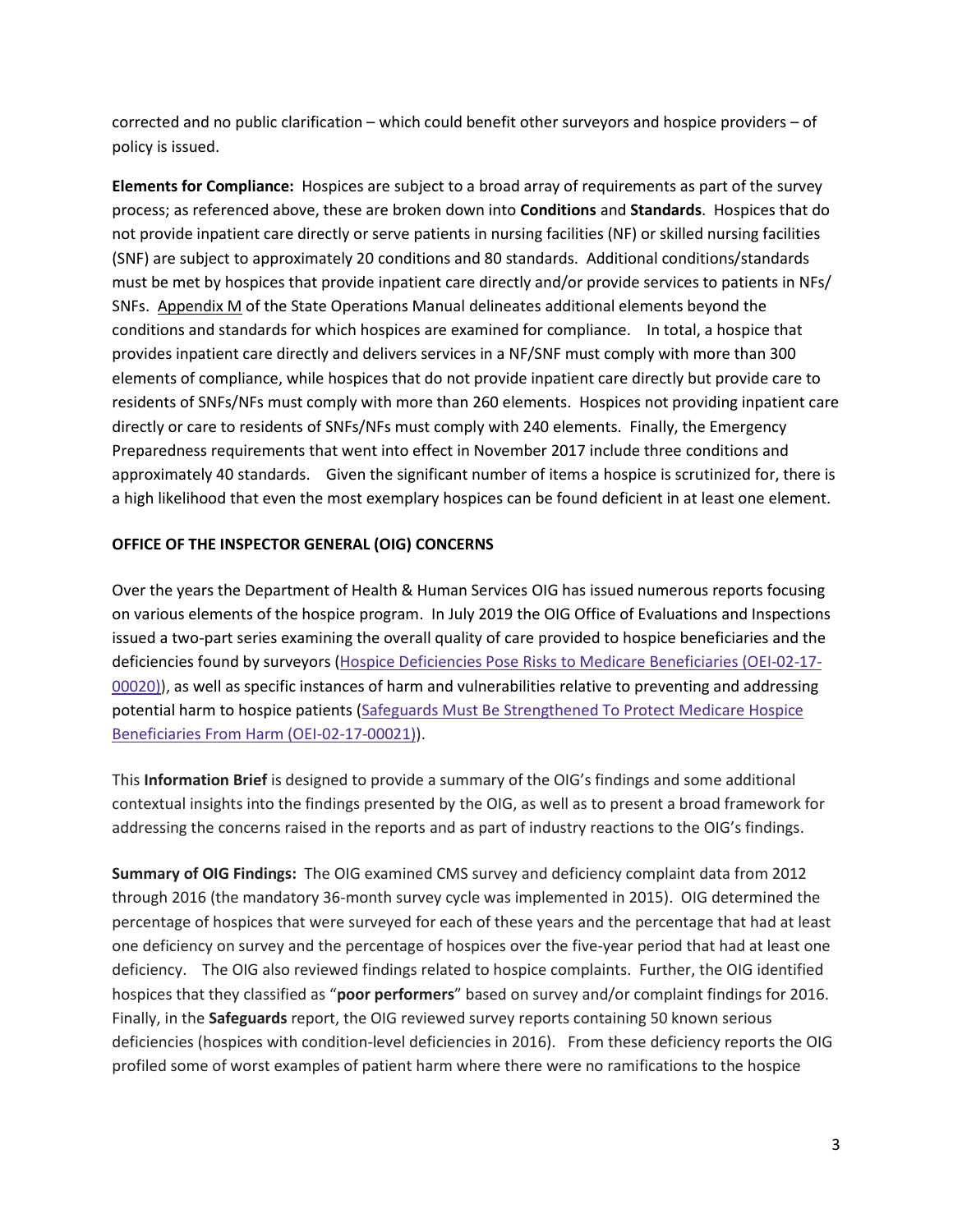provider. The OIG noted in the report that the "12 cases of harm…do not represent the majority of hospice beneficiaries or the majority of hospice providers."

Following are some key findings from the reports:

**Breadth/Level of Hospice Survey Deficiencies:** The OIG found that 87% (3,970) of all hospices surveyed over the 2012 through 2016 time period had at least one deficiency (condition or standard-level) during that period. In examining this data on an annual basis, a large proportion of hospices (approximately 74%) were found to have at least one deficiency, although a smaller proportion (20%) were cited for the more serious condition-level deficiencies. The OIG notes that in 2016 the average number of deficiencies (standard and/or condition-level) for hospices surveyed by state SAs was four. To provide some context, data from Nursing Home Compare indicate that the average number of deficiencies per survey for nursing homes (for the 2016, 2017 and 2018 surveys) is around eight; some nursing homes with six deficiencies are still ranked as "much above average" relative to health inspections.

Some of the most commonly cited hospice deficiencies relate to: care planning, provision of hospice aide services, and patient assessments. It is important to note that these three areas contain the highest number of compliance elements a hospice will be subject to (the combined number elements a surveyor will judge the hospice by, including the number of conditions and standards); as a result these areas provide the greatest opportunity for citation.

**Complaints against Hospice Providers:** When a complaint is received based on allegations of noncompliance and it is believed that the failure to comply, if substantiated, would be considered severe and indicates a substantial performance deficiency, CMS performs a complaint survey to investigate the allegations. If the Regional Office determines it to be appropriate (based on the severity of the allegation), a full survey will be conducted. Over 2012 through 2016, one third of all hospices (1,574) had complaints filed against them; half of those hospices (719) had what would be considered a "severe" complaint filed against them. In each of the years under consideration, the number of hospices subject to complaints was between 11 and 14% of total hospices. The total number of complaints filed during the five years was 3,686, and 32% of those were substantiated (1,190).

About one-half of all hospices with complaints filed over the five-year period (719 of 1,574) were found by the OIG to be subject to a "severe" complaint; about 35% of all severe complaints were substantiated (400).

| Hospices with Complaints Filed (2012-2016)* |      |  |
|---------------------------------------------|------|--|
| <b>Hospices with Complaints Filed</b>       | 1574 |  |
| <b>Hospices with Multiple Complaints</b>    | 741  |  |
| <b>Hospices with Severe Complaints</b>      | 719  |  |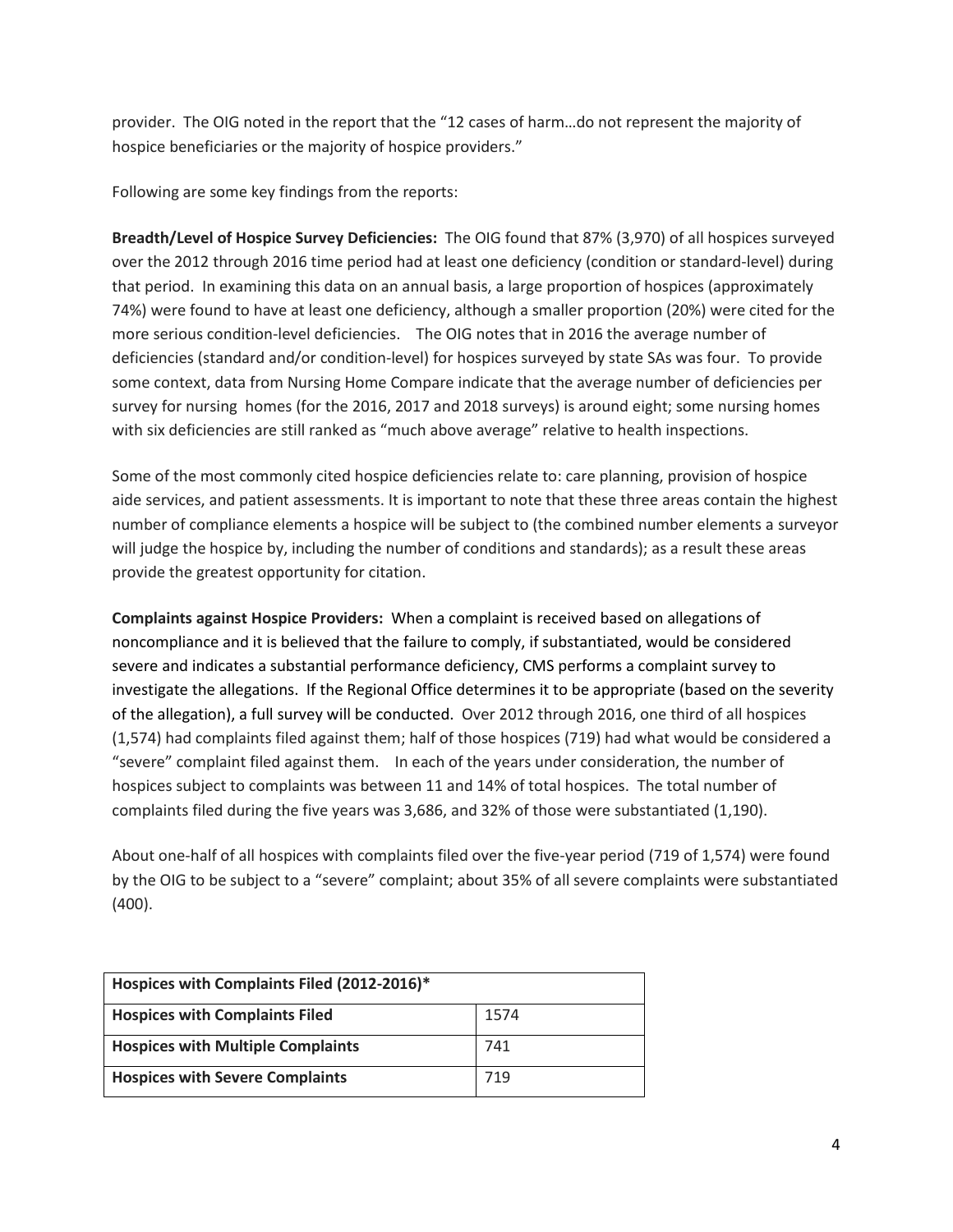\*on an annual basis, between 11 and 14% of hospices had complaints filed against them

| Complaints (2012 - 2016) | <b>Filed</b> | Substantiated |
|--------------------------|--------------|---------------|
| <b>Total complaints</b>  | 3686         | 1190          |
| <b>Severe complaints</b> | 1143         | 400           |

**Poor Performers:** For 2016 the OIG identified 313 hospices (or 18% of hospices surveyed during that year) as "poor performers"; **Poor Performers** are hospices that had either one serious deficiency or one substantiated severe complaint during the time frame. According to the OIG, a large proportion of these agencies had a history of other violations, including at least one other survey deficiency during the fiveyear time frame (either condition or standard level); 40 (approximately 12%) of these hospices had other serious deficiencies (condition level) over the five years.

## **COMMENTARY AND RECOMMENDATIONS**

As noted, until 2015 hospices were not surveyed with routine frequency so they received limited feedback on compliance with health and safety standards. Since a hospice is subject to a significant number of conditions and standards during a survey and surveyor judgment can be subjective, it is not expected that all hospices will be found to be 100% compliant during each survey. It should also be noted that deficiencies are primarily focused on process issues, rather than actual outcomes. So a condition-level deficiency (serious) may be a process error with or without patient impact. **However, the OIG's findings have made a valuable contribution to the knowledge base surrounding hospice quality of care.** These include insights into the need for better education regarding commonly cited areas of deficiency as well as improved focus and appropriate corrective action toward providers that perform poorly as evidenced by a history of serious deficiencies and/or substantiated complaints. **The OIG reports have also fostered discussion within the hospice industry around the need to eliminate inconsistencies in the survey process and flawed policy interpretations that create confusion.**

Based on these inputs, the National Association for Home Care & Hospice (NAHC) has identified four key areas for reform related to the hospice survey process. These are outlined below, along with specific actions that should be taken in these areas:

| Expand Educational Support and Target Increased Oversight to Foster Hospice Quality of Care |                                                                           |  |
|---------------------------------------------------------------------------------------------|---------------------------------------------------------------------------|--|
| Increase availability of                                                                    | Require annual publication by CMS of top deficiencies with specific       |  |
| resources to support                                                                        | examples of the types of situations that resulted in the deficiencies, as |  |
| continuous quality                                                                          | well as CMS' plan of action for addressing these types of deficiencies    |  |
| improvement in hospice care                                                                 | Make surveyor training available to hospice providers                     |  |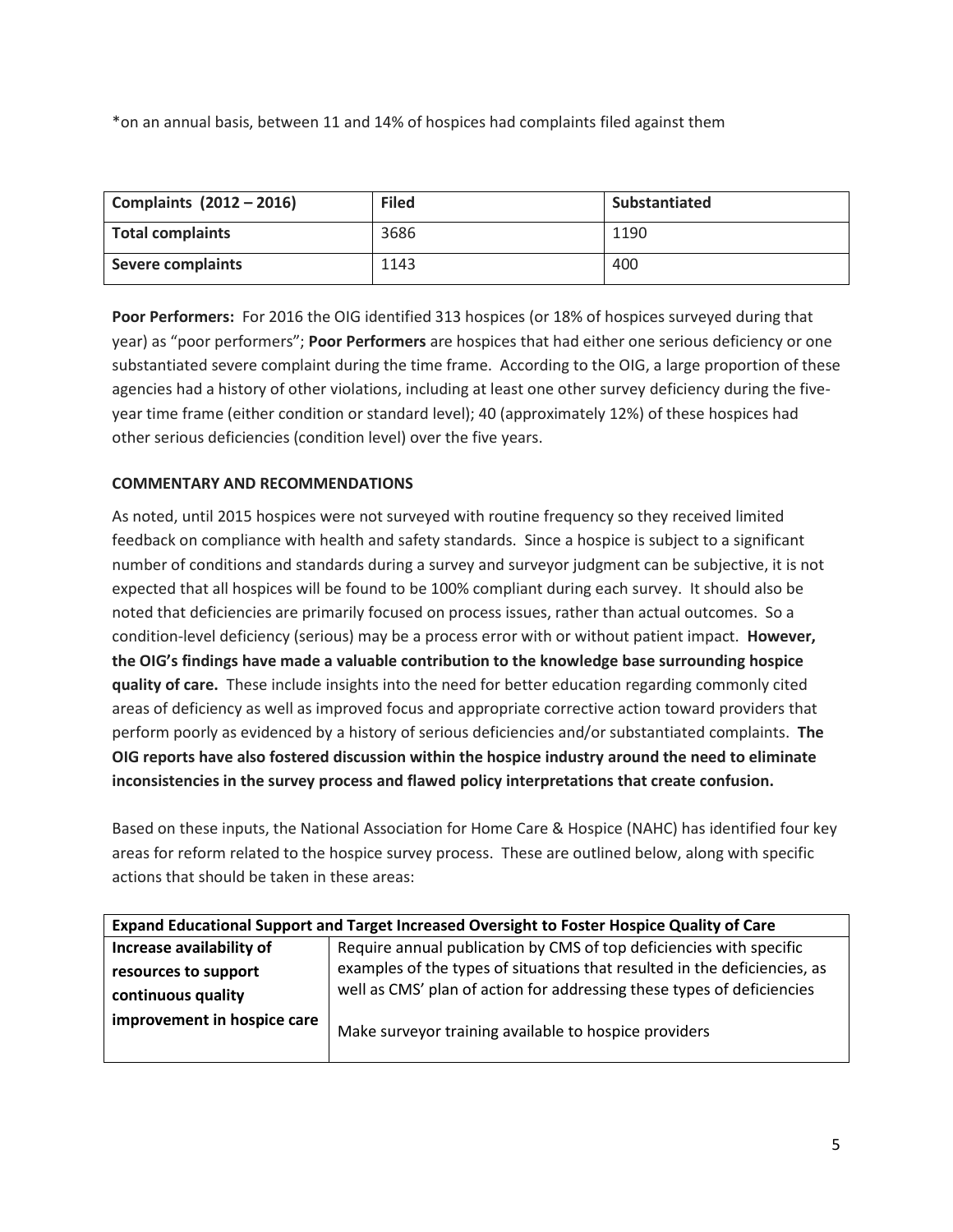| <b>Enhanced</b>                                           | Increase survey frequency for deficient hospices and unannounced        |  |
|-----------------------------------------------------------|-------------------------------------------------------------------------|--|
| oversight/interventions for                               | spot-checks post-deficiency                                             |  |
| high risk providers                                       | Time frame for frequency depends on severity of                         |  |
|                                                           | deficiency/frequency of deficiency (for example, in Immediate           |  |
|                                                           | Jeopardy (IJ) situations or with repeat deficiency providers);          |  |
|                                                           | provide more frequent follow-up until hospice is deficiency free        |  |
|                                                           | or free of repeat standard-level deficiencies                           |  |
|                                                           |                                                                         |  |
|                                                           | Institute targeted educational supports from Quality Improvement        |  |
|                                                           | Organizations (QIOs) to hospice regarding patterns of deficiencies      |  |
|                                                           |                                                                         |  |
|                                                           | Establish intermediate sanctions for condition-level deficiencies       |  |
|                                                           | comparable to those applied in home health (temporary management,       |  |
|                                                           | payment suspension, directed plan of correction, directed in-service    |  |
|                                                           | training). Civil Money Penalties (CMPs) may be established and          |  |
|                                                           | imposed as a "second phase" (after other intermediate sanctions have    |  |
|                                                           | been in place) for use in the following situations:                     |  |
|                                                           | "Severely egregious" deficiency(ies), (i.e., IJ where harm<br>$\bullet$ |  |
|                                                           | actually occurred, two or more surveys with IJ or IJ not                |  |
|                                                           | removed, etc.)                                                          |  |
|                                                           | History of condition-level deficiencies<br>$\bullet$                    |  |
|                                                           | Failed improvement after other alternative sanctions are                |  |
|                                                           | imposed                                                                 |  |
|                                                           | CMPs should be reinvested exclusively for hospice-focused<br>$\bullet$  |  |
|                                                           | activities (similarly to Long Term Care Reinvestment Program)           |  |
| <b>Additional Patient/Family Support</b>                  |                                                                         |  |
|                                                           | Develop a demonstration for a hospice-focused ombudsman program         |  |
|                                                           | to:                                                                     |  |
|                                                           | Address patient advocacy and complaint support                          |  |
|                                                           | Coordinate with other entities receiving complaints and<br>$\bullet$    |  |
|                                                           | conducting complaint follow-up                                          |  |
| <b>Increasing Transparency</b>                            |                                                                         |  |
| Improve transparency of                                   | Create a uniform format for recording and reporting of state Survey     |  |
| survey information/support                                | Agency (SA) and Accrediting Organization (AO) findings                  |  |
| informed consumer choice                                  |                                                                         |  |
|                                                           | Provide full availability of survey reports for both SA and AO surveys  |  |
|                                                           | (with link from Hospice Compare) once both are available                |  |
|                                                           |                                                                         |  |
|                                                           | Create summary format for public display of hospice survey findings on  |  |
|                                                           | Hospice Compare or other appropriate site(s)                            |  |
|                                                           | Suggestions for "summary" of survey findings include number             |  |
|                                                           | of deficiencies or identifying hospices with no deficiencies            |  |
|                                                           |                                                                         |  |
| Improve the Quality and Consistency of the Survey Process |                                                                         |  |
| <b>Address weaknesses in</b>                              | Evaluate consistency of the following and initiate corrective action as |  |
| survey process at SA, AO,                                 | needed:                                                                 |  |